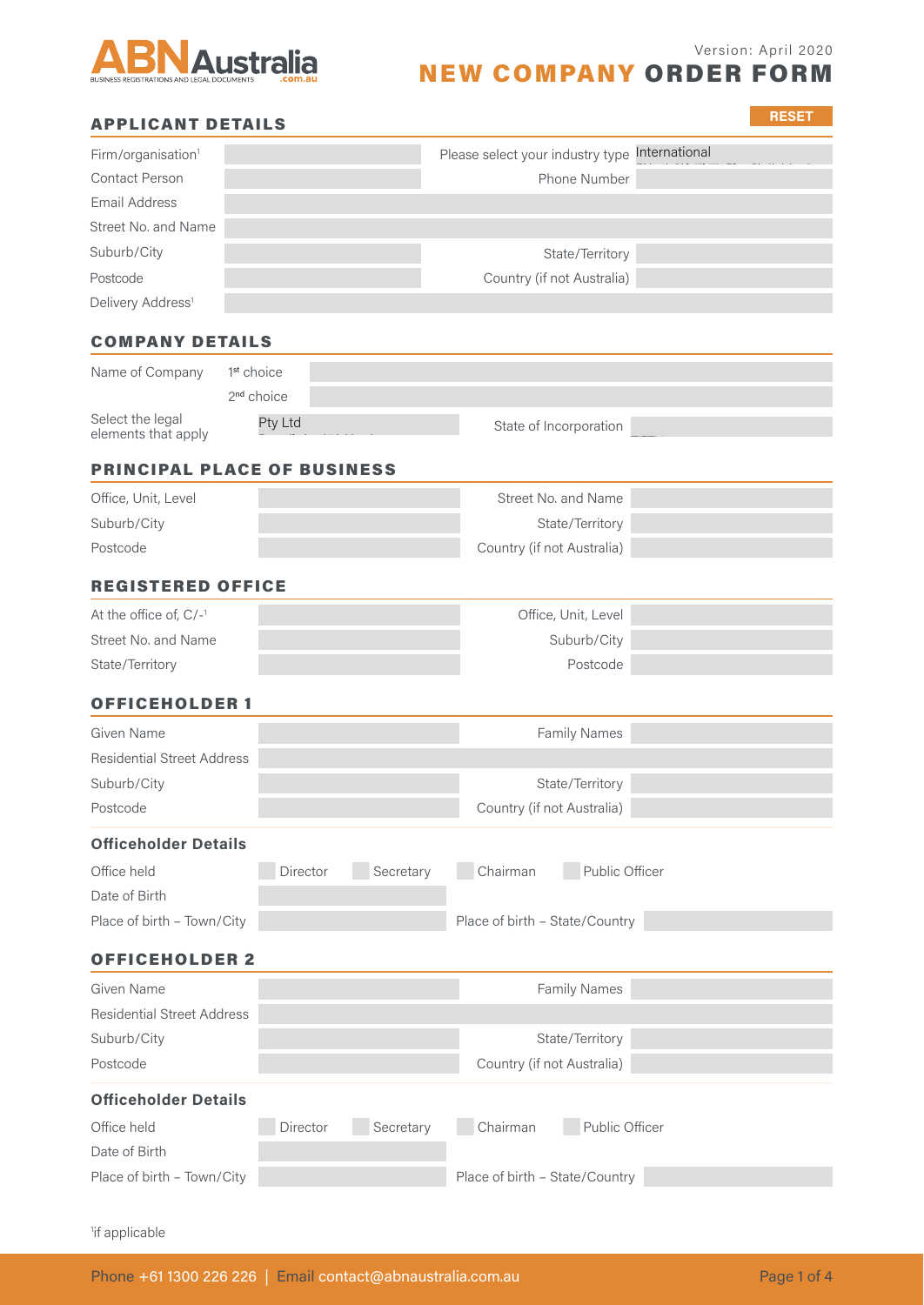

#### Version: April 2020

# NEW COMPANY ORDER FORM

## OFFICEHOLDER 3

| Given Name                                      |                                                           | <b>Family Names</b>                    |  |
|-------------------------------------------------|-----------------------------------------------------------|----------------------------------------|--|
| <b>Residential Street Address</b>               |                                                           |                                        |  |
| Suburb/City                                     |                                                           | State/Territory                        |  |
| Postcode                                        |                                                           | Country (if not Australia)             |  |
| <b>Officeholder Details</b>                     |                                                           |                                        |  |
| Office held                                     | Secretary<br>Director                                     | Chairman<br>Public Officer             |  |
| Date of Birth                                   |                                                           |                                        |  |
| Place of birth - Town/City                      |                                                           | Place of birth - State/Country         |  |
| <b>SHAREHOLDER 1</b>                            |                                                           |                                        |  |
| Individual                                      | Is the shareholder a company or an individual?<br>Company |                                        |  |
| <b>Individual Details (if applicable)</b>       |                                                           |                                        |  |
| Family Name                                     |                                                           | <b>Given Names</b>                     |  |
| <b>Company Details (if applicable)</b>          |                                                           |                                        |  |
| Company Name <sup>1</sup>                       |                                                           | ACN/ARBN/ABN <sup>1</sup>              |  |
| <b>Shareholder Address</b>                      |                                                           |                                        |  |
| Office, unit, level, or PO Box No. <sup>1</sup> |                                                           |                                        |  |
| Street No. and Name                             |                                                           |                                        |  |
| Suburb/City                                     |                                                           | State/Territory                        |  |
| Postcode                                        |                                                           | Country (if not Australia)             |  |
| <b>Shareholder Details</b>                      |                                                           |                                        |  |
| Choose Share Class                              | Ordinary                                                  | Number Issued                          |  |
| Issue Price (\$)                                |                                                           | Total Issued Share Value (\$) 0        |  |
| Held in Trust?                                  | No<br>Yes                                                 | Name of Trust <sup>1</sup>             |  |
| Held Jointly?                                   | No<br>Yes                                                 | Name of Joint Shareholder <sup>1</sup> |  |
| Address of Joint Shareholder <sup>1</sup>       |                                                           |                                        |  |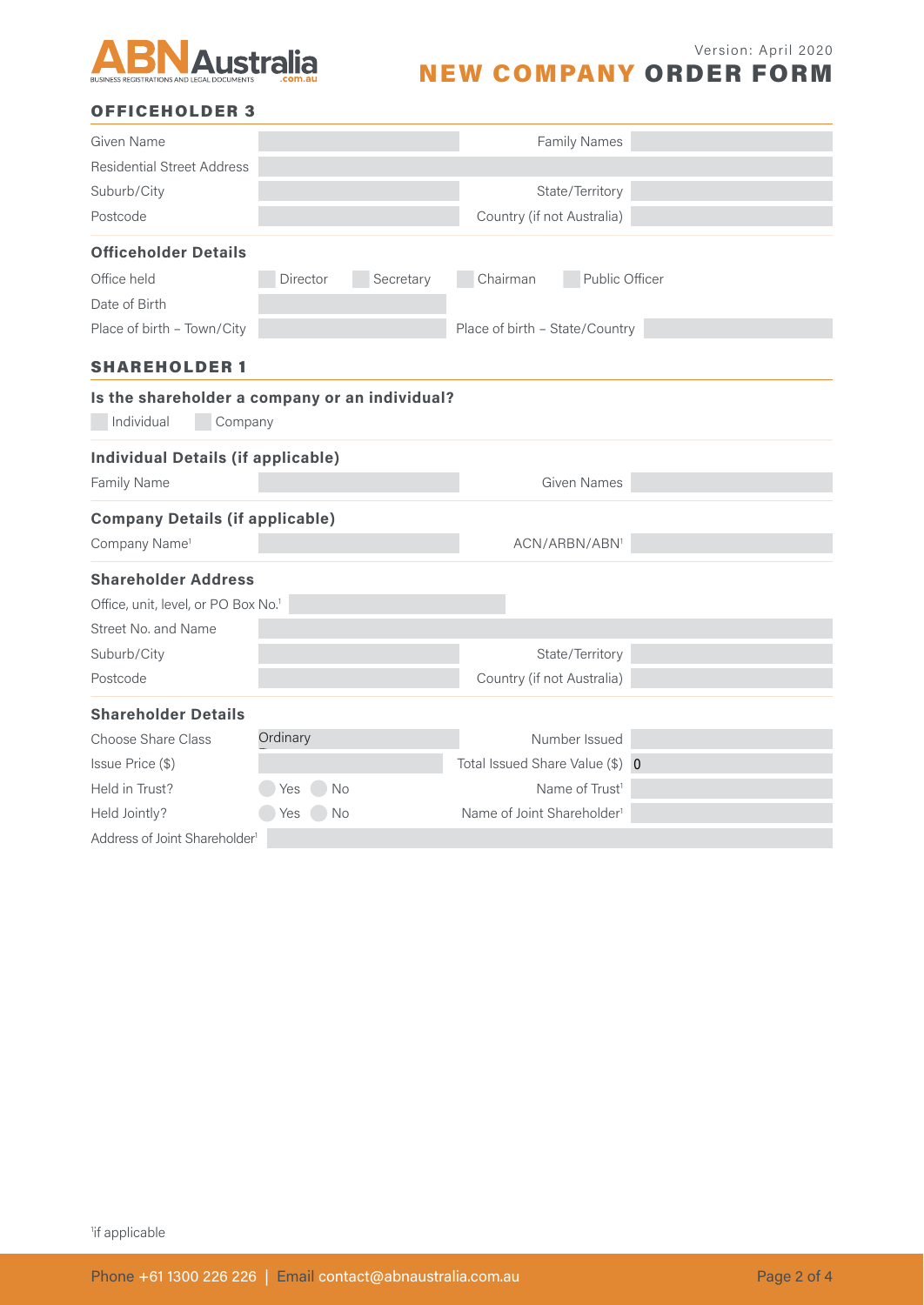

# NEW COMPANY ORDER FORM

|--|

| Individual<br>Company                           | Is the shareholder a company or an individual? |                                        |  |
|-------------------------------------------------|------------------------------------------------|----------------------------------------|--|
| <b>Individual Details (if applicable)</b>       |                                                |                                        |  |
| Family Name                                     |                                                | <b>Given Names</b>                     |  |
| <b>Company Details (if applicable)</b>          |                                                |                                        |  |
| Company Name <sup>1</sup>                       |                                                | ACN/ARBN/ABN <sup>1</sup>              |  |
| <b>Shareholder Address</b>                      |                                                |                                        |  |
| Office, unit, level, or PO Box No. <sup>1</sup> |                                                |                                        |  |
| Street No. and Name                             |                                                |                                        |  |
| Suburb/City                                     |                                                | State/Territory                        |  |
| Postcode                                        |                                                | Country (if not Australia)             |  |
| <b>Shareholder Details</b>                      |                                                |                                        |  |
| Choose Share Class                              | Ordinary                                       | Number Issued                          |  |
| Issue Price (\$)                                |                                                | Total Issued Share Value (\$) 0        |  |
| Held in Trust?                                  | <b>No</b><br>Yes                               | Name of Trust <sup>1</sup>             |  |
| Held Jointly?                                   | Yes<br>$\bigcup$ No                            | Name of Joint Shareholder <sup>1</sup> |  |
| Address of Joint Shareholder <sup>1</sup>       |                                                |                                        |  |
| <b>SHAREHOLDER 3</b>                            |                                                |                                        |  |
|                                                 | Is the shareholder a company or an individual? |                                        |  |
| Individual<br>Company                           |                                                |                                        |  |
| <b>Individual Details (if applicable)</b>       |                                                |                                        |  |
| Family Name                                     |                                                | <b>Given Names</b>                     |  |
|                                                 |                                                |                                        |  |
| <b>Company Details (if applicable)</b>          |                                                |                                        |  |
| Company Name <sup>1</sup>                       |                                                | ACN/ARBN/ABN <sup>1</sup>              |  |
| <b>Shareholder Address</b>                      |                                                |                                        |  |
| Office, unit, level, or PO Box No. <sup>1</sup> |                                                |                                        |  |
| Street No. and Name                             |                                                |                                        |  |
| Suburb/City                                     |                                                | State/Territory                        |  |
| Postcode                                        |                                                | Country (if not Australia)             |  |
| <b>Shareholder Details</b>                      |                                                |                                        |  |
| <b>Choose Share Class</b>                       | Ordinary                                       | Number Issued                          |  |
| Issue Price (\$)                                |                                                | Total Issued Share Value (\$) 0        |  |
| Held in Trust?                                  | No<br>Yes                                      | Name of Trust <sup>1</sup>             |  |
| Held Jointly?                                   | Yes<br><b>No</b>                               | Name of Joint Shareholder <sup>1</sup> |  |
| Address of Joint Shareholder <sup>1</sup>       |                                                |                                        |  |

<sup>1</sup>if applicable